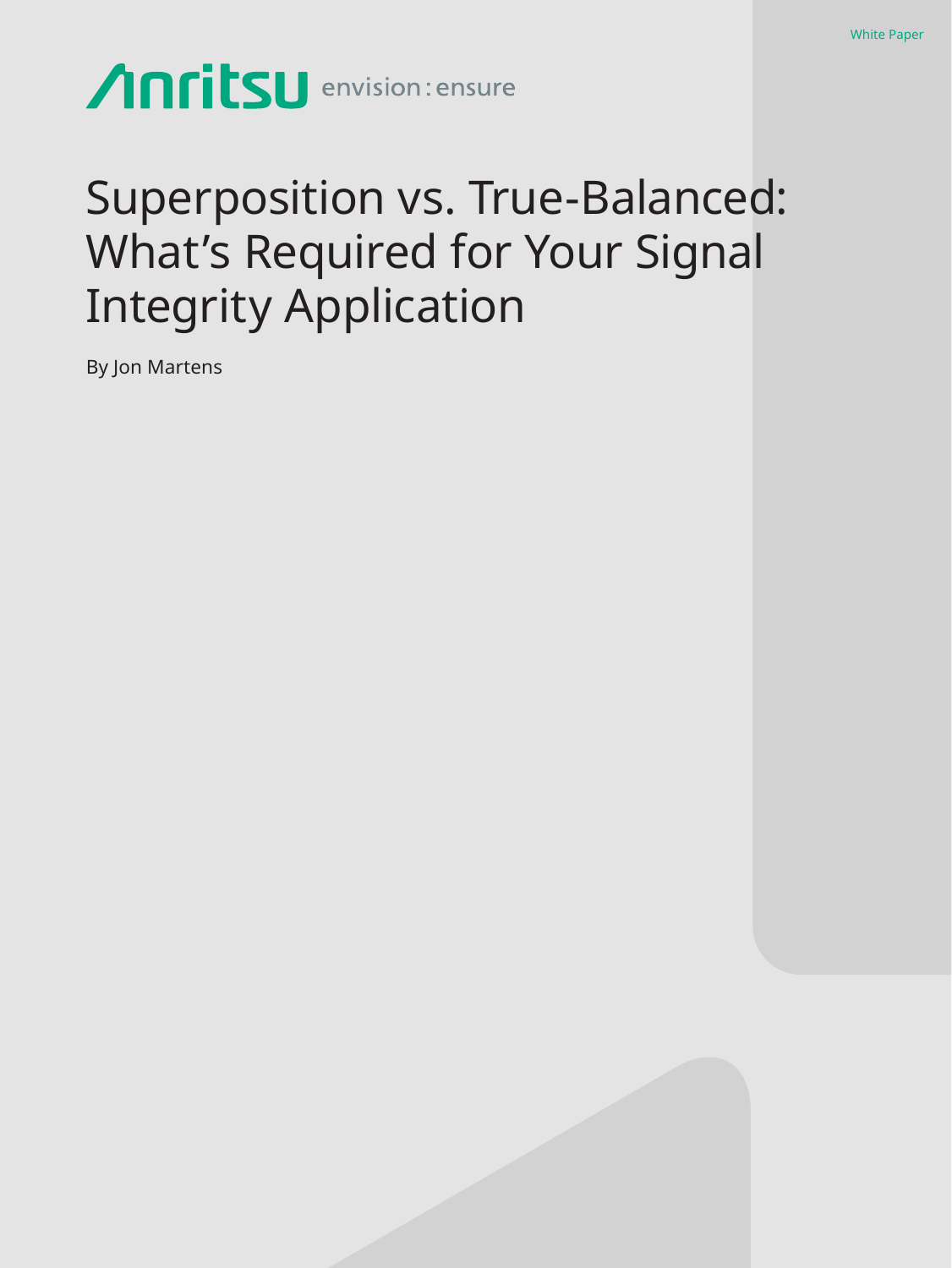## **Introduction**

Signal integrity applications commonly utilize balanced/differential transmission lines that are typically characterized using vector network analyzers (VNAs). There are two approaches to performing these measurements and the selection of the best method depends on what you need to measure.

The superposition technique relies on the inherent linear nature of a transmission line, and mathematically derives the differential and common-mode transmission line characteristics through superposition while stimulating just one side of the balanced transmission line at a time. The truebalanced/differential technique, also known as True-Mode Stimulus, uses two sources to create actual differential and common-mode stimuli. This white paper offers guidance to signal integrity designers on the differences between these approaches and which one may best fit their need.

## **Measurement Theory**

The most complete description for balanced devices are the mixed-mode S-parameters (Figure 1). Mixed-mode S-parameters are comprised of four blocks of four parameters: differential, common-to differential-mode, differential-to common-mode, and common-mode parameters. These 16 parameters are one way of providing a complete description of a 4-port device. The balanced transmission line does not need to have a ground plane or common terminal. When no ground is physically present, a "virtual" ground is assumed. Measurement Technique Overview

## **Measurement Technique Overview**

While both the superposition and true-balanced techniques use VNAs, the difference between them lies with the configured options, calibration stability, and complexity of the instrument.



*(a) Mixed-mode two-port conceptual diagram. (b) Mixed-mode S-parameter matrix.*

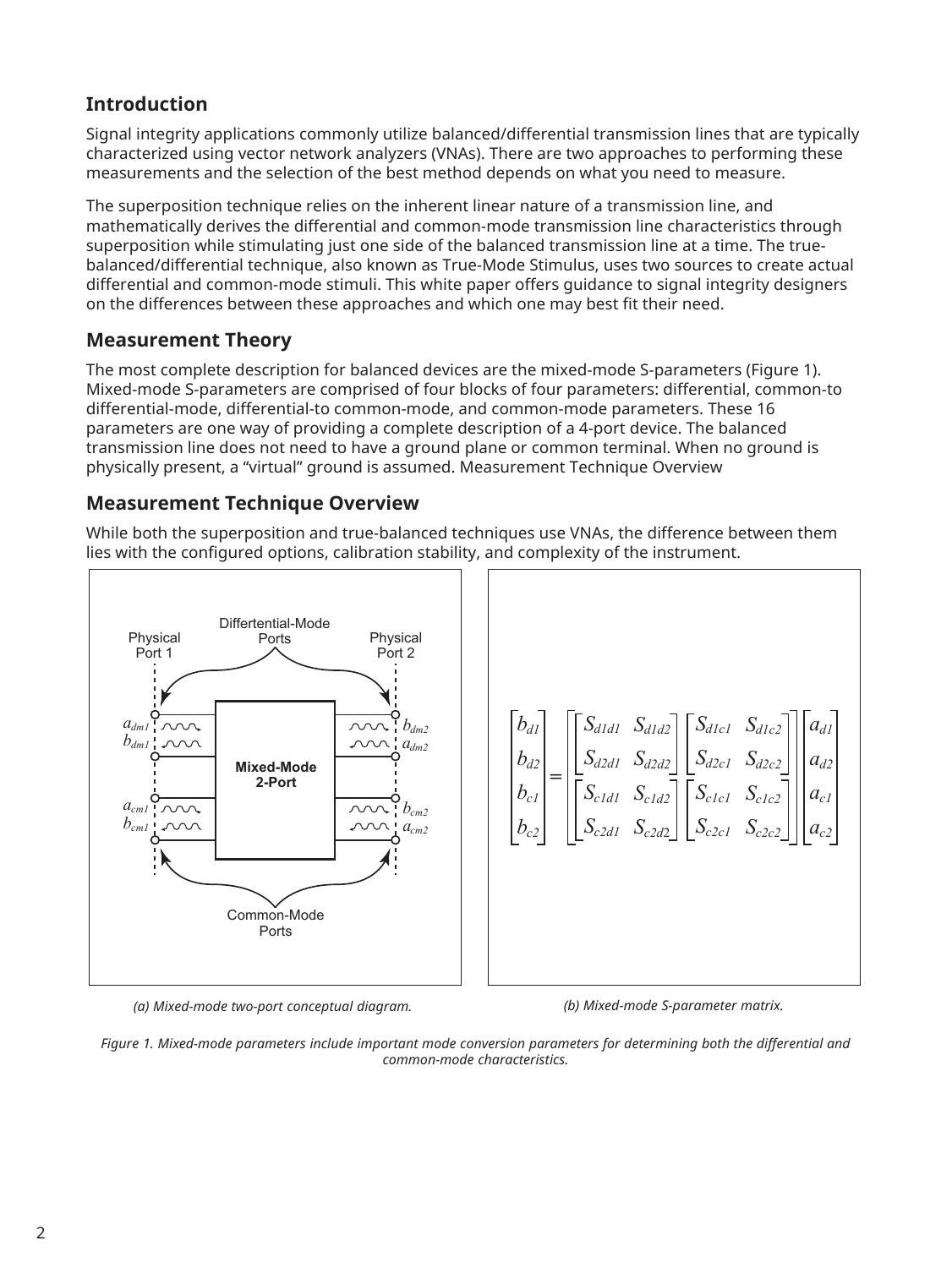For the superposition technique, the mixed-mode parameters are mathematically derived from the standard 4-port S-parameters of the device. This is achieved by measurement of the 4-port S-parameters as a group of single-ended parameters and the use of superposition and relevant impedance transformations to calculate the end result (Figure 2). Superposition requires that the network is linear and time invariant. Due to this principle, the parameters resulting from the first port being stimulated can be combined with the result from the second port (of the differential/common-mode pair) being stimulated, resulting in the equivalent response from a true-balanced or a true common-mode stimulus signal. The execution advantage is that only a single source is required.



*Figure 2. The superposition technique uses a standard single-source, two-port VNA with a switch matrix to measure single-ended S-parameters for deriving differential and mixed-mode parameters.*



*Figure 3. The true-balanced technique uses a dual-source VNA with the sources synchronized with a 180° phase difference to directly measure the common, differential, and mixed-mode parameters.*

The true-balanced technique directly measures the differential and common-mode parameters. It requires the use of two sources that are phase coherent, and use active phase and amplitude control of each of the two input sources. An example is shown in Figure 3. In addition, the VNA may have special features, such as multipliers, amplifiers, and ALC circuitry for precisely controlling each source output. Controlling multiple sources with very precise magnitude and phase alignment also requires a more extensive calibration and can potentially limit the stability of the calibration over time. Further complicating this, the exact phase and amplitude relationship of the signals delivered to the DUT can be a strong function of the DUT reflection characteristics, so the phase and amplitudes must be adjusted to take this into account. Due to these issues, this technique is usually only employed when required by the DUT.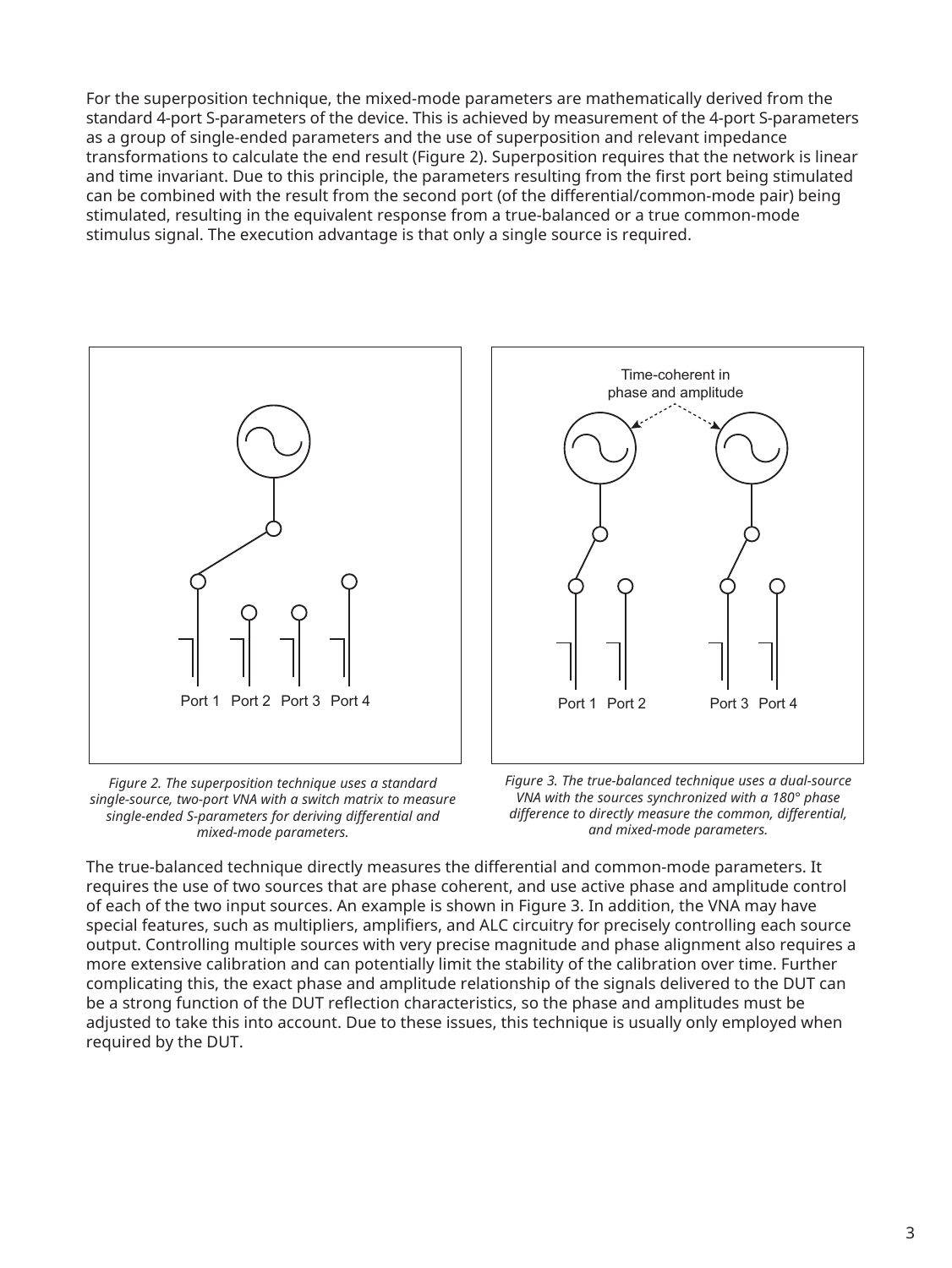## **What Do You Need to Measure?**

Most signal integrity measurements are of passive components, such as transmission lines, PCBs, cables, and connectors. For passive devices, the superposition technique is widely accepted to generate the required differential and common-mode responses from a balanced device. Even active devices, if kept in their linear region, can be accurately tested using the superposition technique. For active devices that are driven into compression or saturation, the true-balanced technique is required. Table 1 provides a list of components and applicable measurement techniques. Where both techniques are highlighted, they will give identical results.

| <b>Device to be measured</b>                      | Superposition<br><b>Technique</b> | <b>True-Balanced</b><br><b>Technique</b> |  |
|---------------------------------------------------|-----------------------------------|------------------------------------------|--|
| Passive Balanced / Differential DUT               |                                   |                                          |  |
| <b>Transmission Lines</b>                         | X                                 | X                                        |  |
| <b>PCB</b>                                        | X                                 | X                                        |  |
| <b>Lumped Components</b>                          | X                                 | X                                        |  |
| <b>Passive Filters</b>                            | X                                 | X                                        |  |
| Unshielded and Shielded Twisted Pair, Quad Cables | X                                 | X                                        |  |
| Connectors / Interfaces                           | X                                 | X                                        |  |
| Linear Active Balanced / Differential DUT         |                                   |                                          |  |
| Linear Amplifiers, Differential Amplifiers        | X                                 | X                                        |  |
| <b>Linear Active Filters</b>                      | X                                 | X                                        |  |
| Input / Output Match ADC / DAC                    | $\times$                          | X                                        |  |
| Non-Linear Active Balanced / Differential DUT     |                                   |                                          |  |
| Devices in Compression / Saturation               |                                   | X                                        |  |
| Log Amplifiers                                    |                                   | X                                        |  |

*Table 1. Superposition offers identical results in most signal integrity applications.*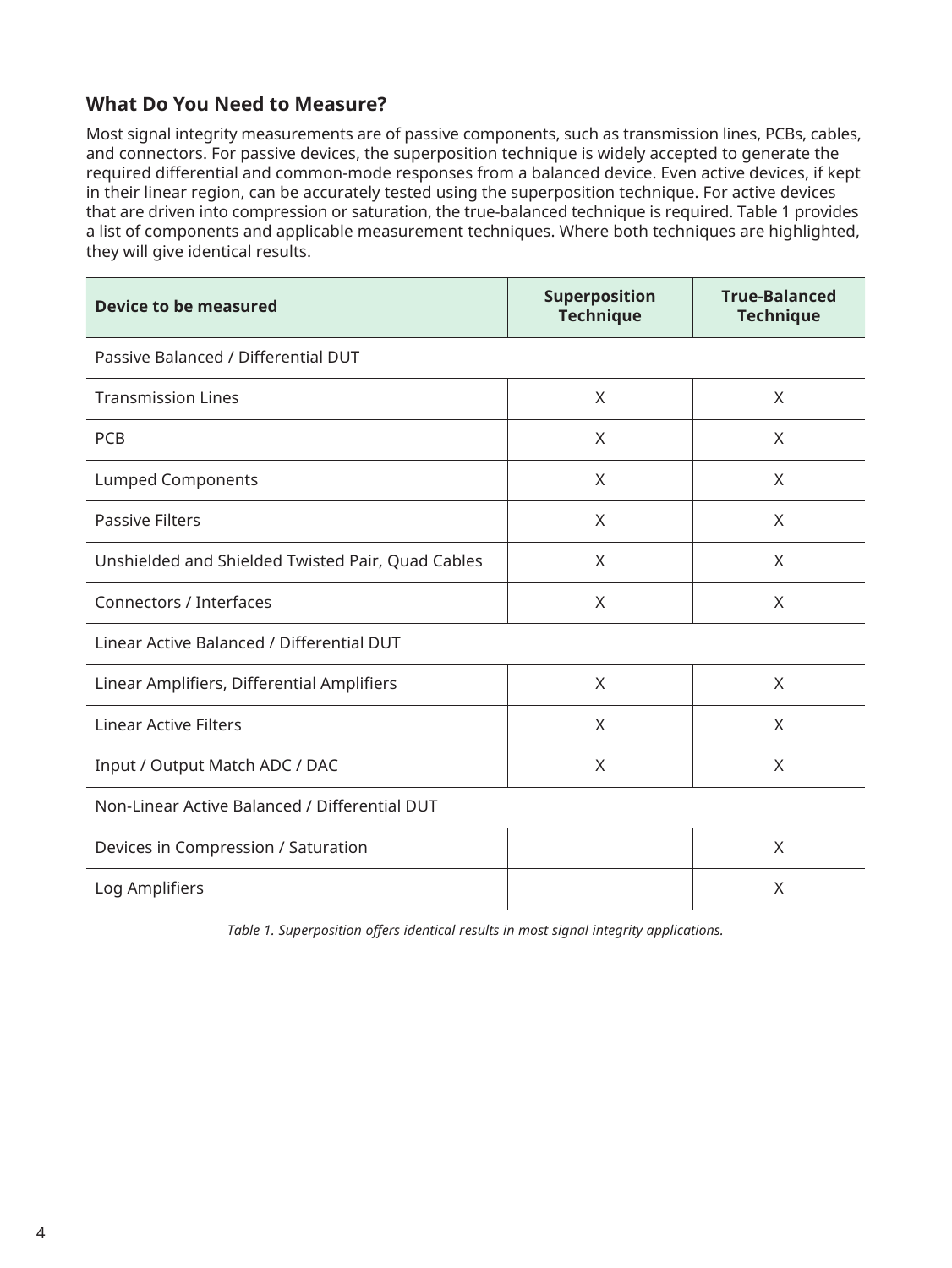## **Understanding the Tradeoffs**

Table 2 highlights the tradeoffs between these two measurement solutions. Most of the tradeoffs are due to the added complexity of the true-balanced measurement technique. The true-balanced technique requires a VNA with several additional options that add to the overall cost of the test solution. In addition, true-balanced measurements are dependent upon how short-and long-term phase stability impacts the ability to deliver the desired phase relationship at the input of the DUT.

|                                                               | Superposition                                                     | <b>True Balanced</b>                                                                                 |
|---------------------------------------------------------------|-------------------------------------------------------------------|------------------------------------------------------------------------------------------------------|
| Type of VNA                                                   | Single-source VNA                                                 | Dual-source VNA                                                                                      |
| Method of Obtaining Differential<br>and Mixed-Mode Parameters | Calculated                                                        | Measured directly                                                                                    |
| Type of DUTs                                                  | Passive and active linear                                         | Passive, active linear and<br>non-linear                                                             |
| Available Frequency Range                                     | 70 kHz to 110 GHz                                                 | 70 MHz -110 GHz                                                                                      |
| <b>Calibration Complexity</b>                                 | Typical 4-port                                                    | Typical 4-port plus calibration<br>of dual sources                                                   |
| <b>Average Calibration Time</b>                               | T (Time depends on number of<br>points, IF BW, skill of operator) | Approx. 2T                                                                                           |
| <b>Calibration Stability</b><br>Considerations                | Normal measurement<br>calibration intervals                       | Calibrate more frequently if<br>VNA does not have adequate<br>stability or calibration<br>algorithms |
| <b>Overall Solution Cost</b>                                  | 5                                                                 | 55                                                                                                   |

*Table 2. Comparison of measurement techniques.*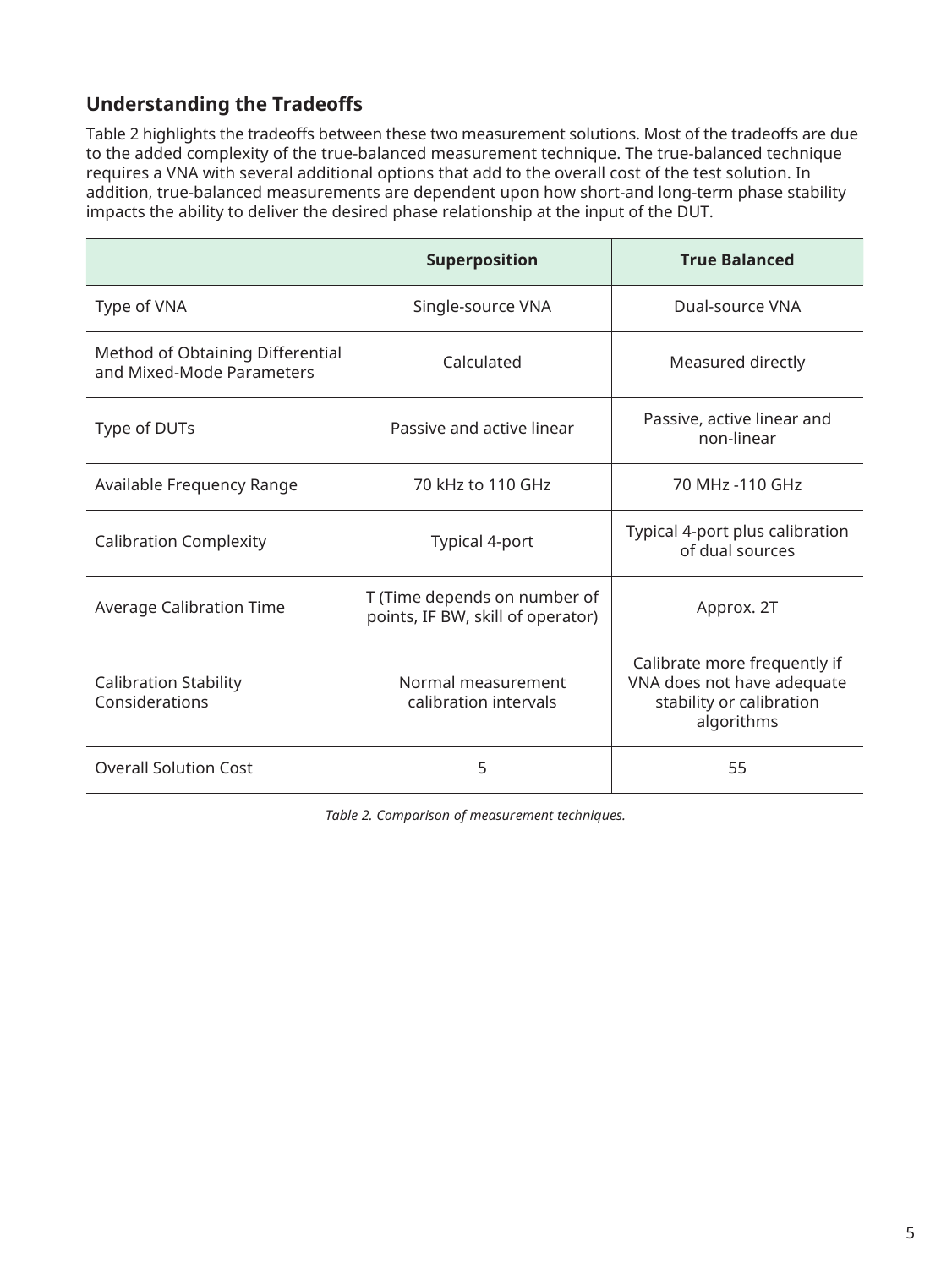Figure 4 highlights the fact that true-balance measurements are not required when measuring passive or active devices operat Conclusion



*(a) Amplifier in Linear Region*



*(b) Amplifier in Non-Linear Region*

*Figure 4. In both 4a and 4b, the two traces represent measurements using superposition and true-balanced methods. 4a shows no difference between the two methods, whereas, in 4b, when measuring an amplifier in its non-linear region, the two methods produce different results. This latter situation is when true-balance mode should be used.*

### **Conclusion**

Determining which measurement technique is best for you is fairly straightforward. If you are measuring passive or active devices that stay in their linear range, then the superposition technique offers the simplest, most stable, and lowest cost solution. Assuming the VNA has adequate stability and calibration algorithms, the added cost is only worth it if you are testing active devices in their nonlinear range.